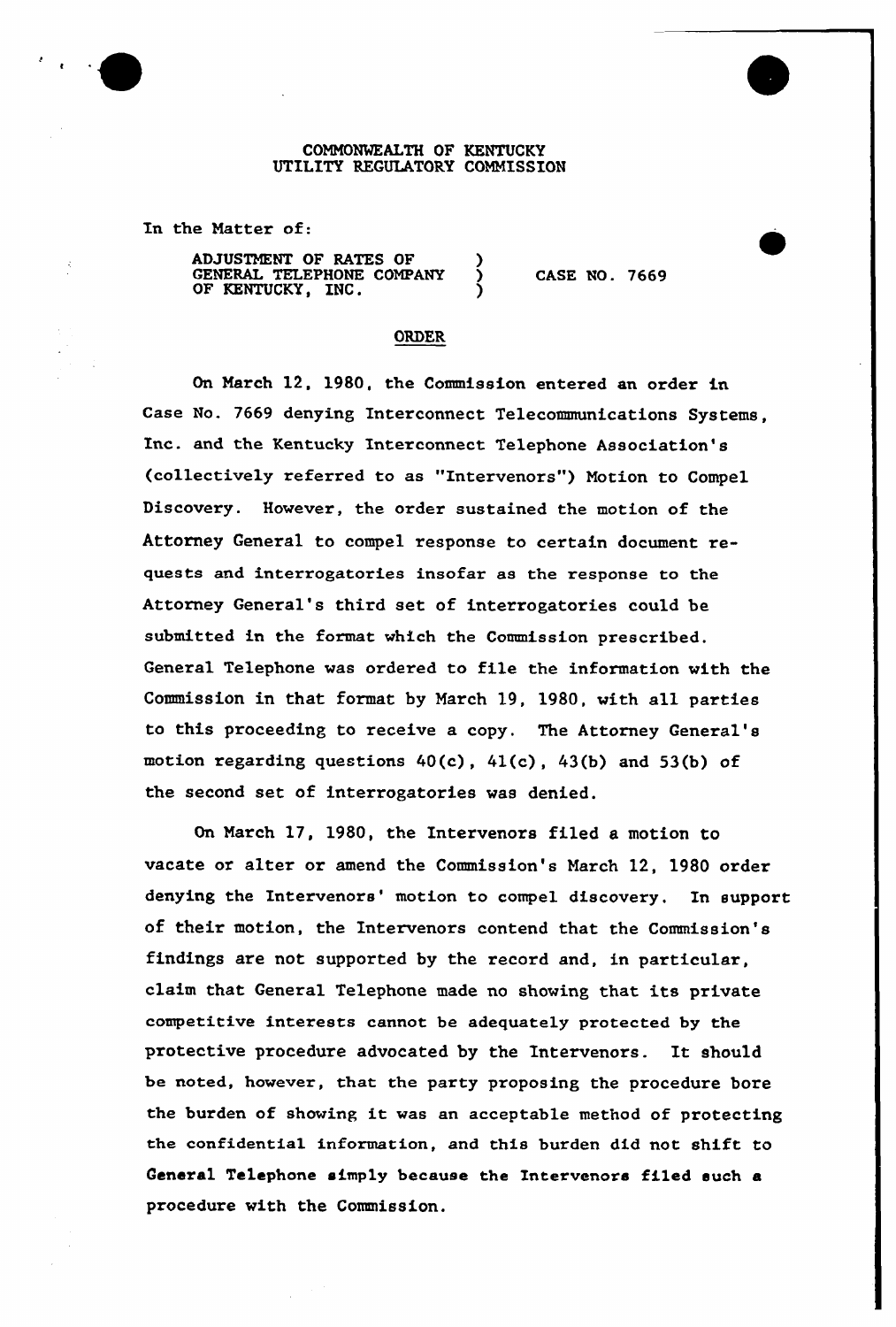

The Intervenors also claim that the Commission's order grants the Attorney General access to certain confidential information while denying the Intervenars access to the same information. The Intervenors are mistaken on this point since the order clearly states at pages 4-5 that General Telephone must file the information requested by the Attarney General in the prescribed format with the Commission by March 19, 1980, with copies being sent to all parties of record.

1

 $\overline{\mathbf{v}}$ 

€

Y

 $\mathsf{L}$ 

The Intervenors have also argued that they cannot adequately prepare their case in this proceeding because the Commission has denied the Intervenors access to the information found confidential, although the information was supplied to the Commission's staff. There is clearly a difference between providing the Commission staff with "secret" information and valid cost information which is found to be "confidential". Absent the finding of confidentiality made by the Commission, the Intervenors claim and need for the information would be valid. However, the interest of maintaining the private, competitive interests of Genexal Telephone in this information, found to be confidential, is the superior interest and has been recognized as such when the Commission weighed the public interest in disclosure against the harm to the private interest resulting from disclosure. The Commission obviously disagreed with the Intervenors' contention that the weight of authority supported disclosure.

Lastly, the Intervenors claim that since there was no showing of competitive harm made by General that the Intervenors' proposal to protect the information should be accepted. However, the record is clear that Nr. William Frey testified to this very point et the March 4, 1980 hearing. (T.E., pp. 34-40). The Commission stated this fact in its order of March 12, 1980, which formed the basis of the Commission's finding of "irreparable damage" to "the private, competitive interests of General Telephone and its ratepayers" if disclosure were allowed.

 $-2-$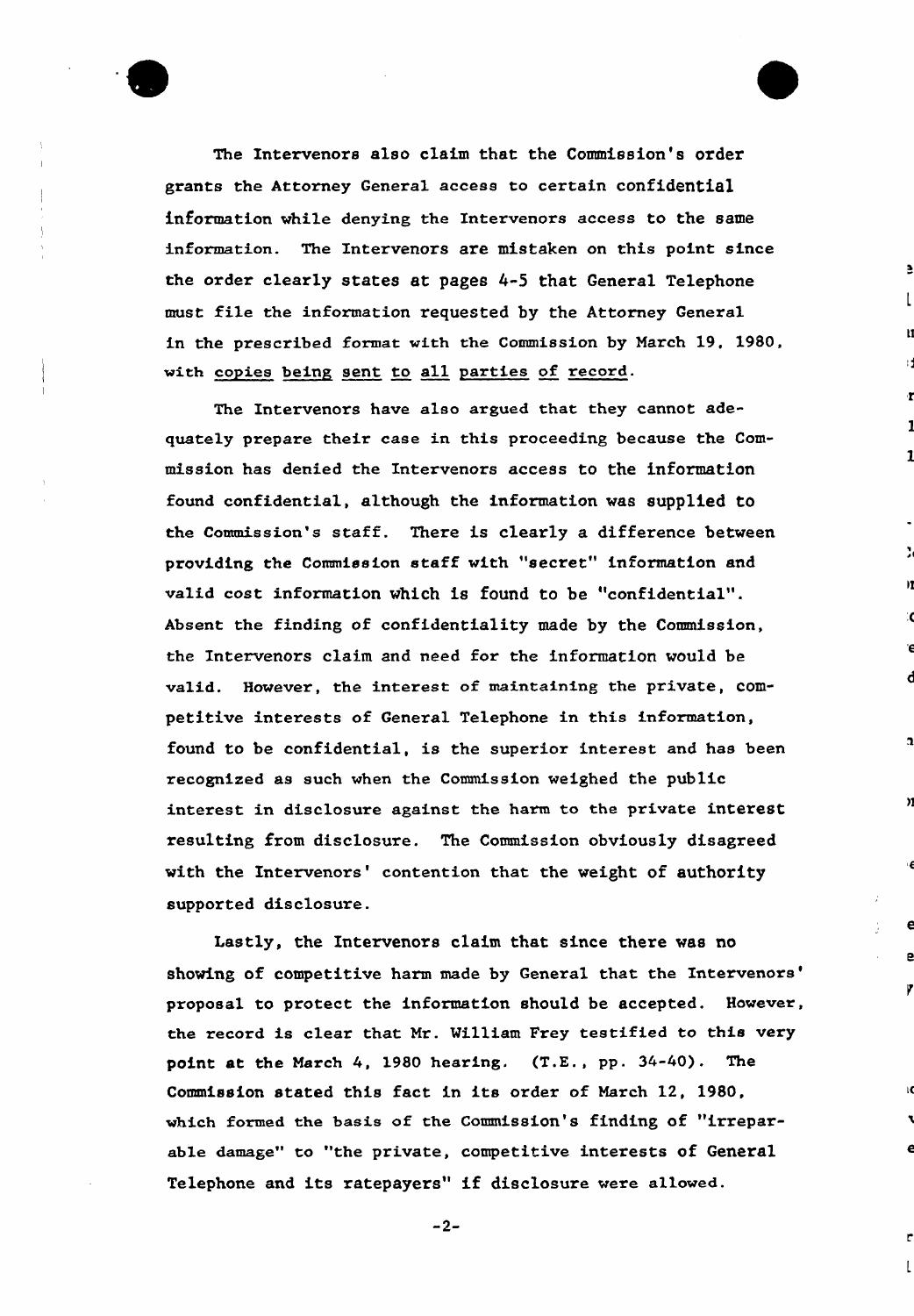The validity of the Commission's action in its March 12, 1980 order was further buttressed by a recent decision from the Franklin Circuit Court in Case Nos. 86946, 87419, 87420 and 88038 issued March 20, 1980. Therein, the Court affirmed previous Commission orders in which "trade secret" status had been accorded cost studies containing financial data about General Telephone's competitive services confidential status. The Commission orders involved in the above-mentioned cases had required the cost studies to be supplied to the Commission staff only and General Telephone was not required to provide any cost information to the various Intervenors, including the Attorney General. The Court held that the Commission acted reasonably and lawfully in ordering the cost studies to be held confidential because the Commission's findings were supported by substantial evidence. In light of this recent ruling, the Commission's order of March 12, 1980 (which was clearly more liberal to the Intervenors than those orders recently affirmed by the Franklin Circuit Court) is fully substantiated and unquestionably sound.

Accordingly, the Commission having reviewed the record, including scrutinising the cost studies themselves, and being sufficiently advised, FINDS and concludes:

1. That there is no need for a hearing on the motion by the Intervenors since the record is already complete on all the issues raised by the Intervenors.

2. That the Commission's order of March 12, 1980, in this proceeding is supported by substantial evidence giving rise to the findings and conclusions contained therein.

3. That the Intervenors have not asserted any adequate ground for vacating, altering or amending the Commission's order of March 12, 1980, as discussed previously herein.

Based upon the above-stated findings, it is hereby ORDERED that the motion of the Intervenors for a hearing by the full Commission on the Intervenors' motion to vacate the Commission's order of March 12, 1980, be, and it hereby is, denied.

"3-